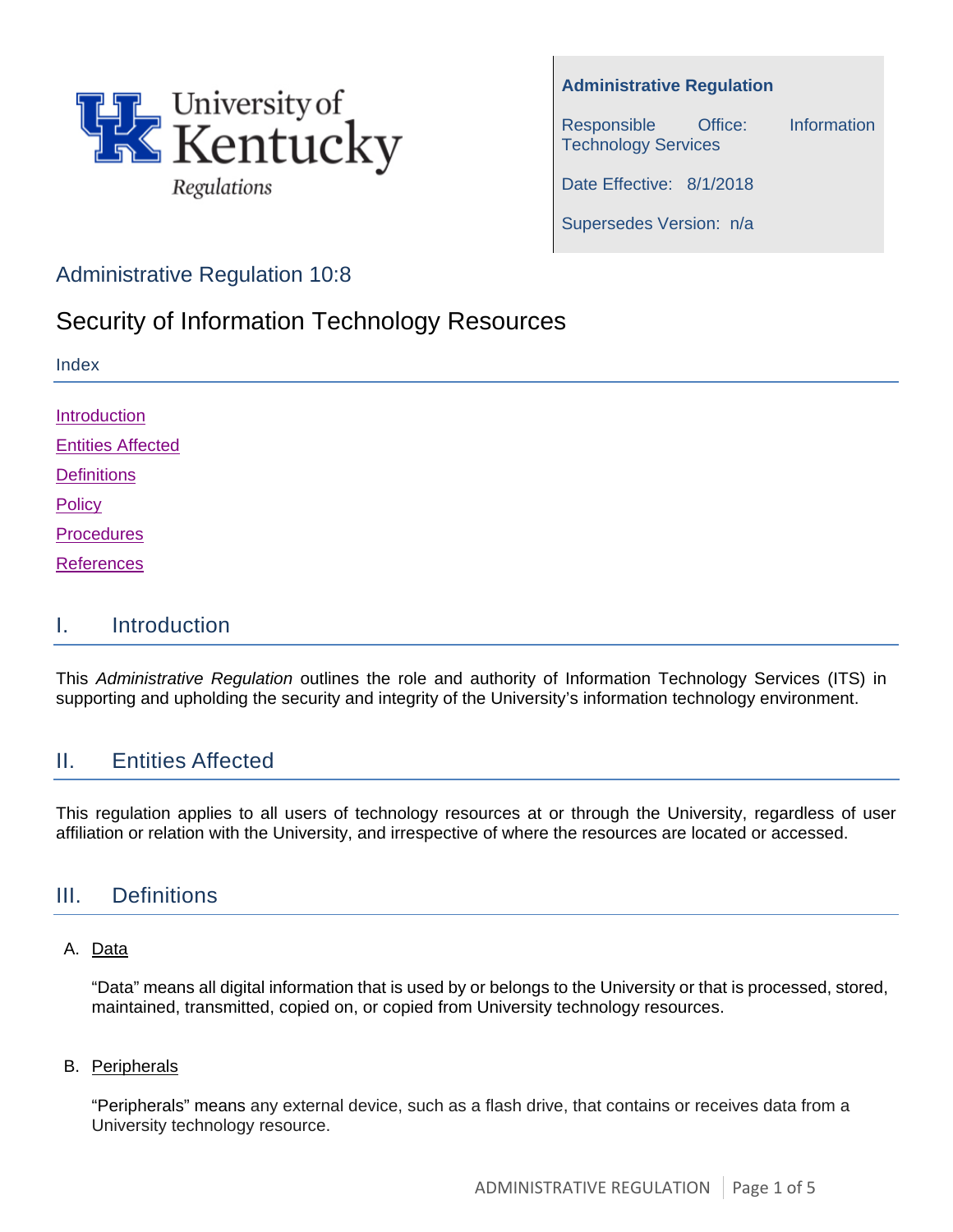#### C. Protected Data

"Protected data" means data or information that has been designated as private or confidential by law or by the University. Protected data includes, but is not limited to, employment records, medical records, student records, education records, personal financial records (or other individually identifiable information), research data, trade secrets, and classified government information. Protected data does not include public records that by law must be made available to the general public. To the extent there is any uncertainty as to whether any data constitutes protected data, the data in question will be treated as protected data until a determination is made by the University.

- a. Private data Private data is any information that the University is under legal or contractual obligation to protect. Examples of private data include employment, research, and student data.
- b. Confidential data Confidential data is data that by law is not to be publicly disclosed. This designation is used for highly sensitive data whose access is restricted to authorized employees. Examples of confidential data include personally identifiable information in student education records, and personally identifiable non-public information about University employees.

These categories of private and confidential data enumerated above are specific to data residing in University systems. Governing Regulation XIV.B.3, Confidentiality of Information, governs the release of information from the University to the public.

#### D. Public Data

"Public Data" means data that any person or entity either internal or external to the University can access. The disclosure, use, or destruction of public data should have no adverse effects on the University nor carry any liability. Examples of public data include readily available news and information posted on the University's website.

#### E. Security Breach

"Security breach" means any known or suspected compromise of the security, confidentiality, or integrity of data or technology resources that results in the unauthorized acquisition of or access to data. Good faith access or acquisition of data by an user or unit is not a breach of the security of the system, provided that the information is not improperly used, or subject to subsequent unauthorized access, use, or disclosure.

#### F. Technology Resources

"Technology Resources" means all software and devices (including, but not limited to, personal computers, laptops, tablets, streaming devices, and smart phones) owned by the University or the user and which are part of or are used to access:

- (1) the University network peripherals and related equipment and software;
- (2) data communications infrastructure, peripherals, and related equipment and software;
- (3) voice communications infrastructure, peripherals, and related equipment and software; and
- (4) all other associated tools, instruments, facilities, and the services that make use of any technology resources owned, operated, or controlled by the University. Technology resources or components thereof may be individually assigned or shared, single-user or multi-user, stand-alone or networked, and mobile or stationary.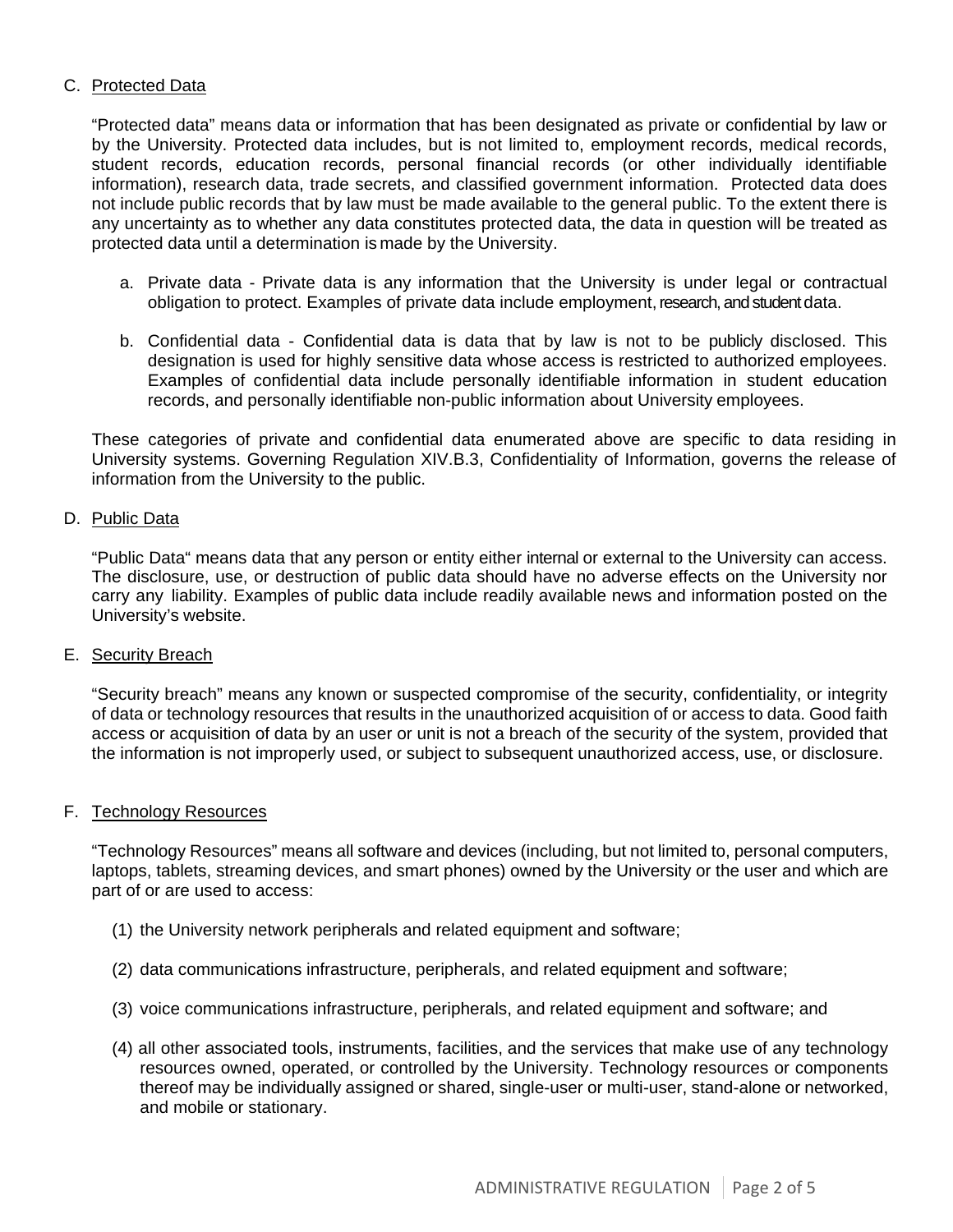#### G. Units

"Units" means any college, program, service, department, office, operating division, vendor, facility user, or other entity or defined unit of the University that has been authorized to access or use technology resources or data.

H. Users

"Users" means anyone who uses a University technology resource.

### <span id="page-2-0"></span>IV. Policy

- A. The University is subject to various regulatory requirements designed to protect the privacy of education records, financial information, medical records, and other personal information maintained by the University. Further, the University maintains confidential research data, intellectual property, and other proprietary information owned, licensed, or otherwise maintained or used by the University. University systems must therefore be properly secured and protected against misuse and unauthorized access. Users must be diligent in their protection of data, use of technology resources, administration and maintenance of systems, response to security threats, and compliance with AR 10.1 and other policies and directives. Information related to intrusions, attempted intrusions, unauthorized access, misuse, or other abnormal or questionable incidents must be reported as soon as possible to ITS Information Technology Services, so the event can be recognized, mitigated, and avoided.
- B. Units operating or utilizing technology resources are responsible for managing and maintaining the security of their data, technology resources, and protected information. This requirement is especially important for those technology resources that support or host critical business functions or protected information.
- C. The Chief IT Security & Policy Officer (CISO) of ITS has the authority to:
	- a. Develop and implement policies necessary to minimize the possibility of unauthorized access to protected information and the University's information technology infrastructure;
	- b. Consult and educate users and units about their individual and collective responsibilities to protect data and secure technology resources; and
	- c. Take reasonable actions to mitigate incidents or concerns relating to security of data or technology resources. This responsibility includes establishing guidelines, procedures, standards, and security resources, conducting security audits, and providing consulting services to units for all University computer systems or other technology resources.
- D. Users are required to report any suspected or known security breaches or flaws relating to the security of University technology resources to the CISO. The CISO will assess reported breaches and flaws and provide advice on an appropriate response. A failure to report suspected or known security breaches or flaws is cause for disciplinary action, including termination of employment. Users should immediately discontinue any use of technology resources or practice that could reasonably lead to a security breach.

## <span id="page-2-1"></span>V. Procedures

ADMINISTRATIVE REGULATION Page 3 of 5 A. The CISO has the authority to assume control over the response to any suspected or known security breach or flaw involving the University's information technology infrastructure, data, and technology resources, regardless of the unit involved. Appropriate remedies may be taken to secure the technology resources and mitigate any unauthorized use, disclosure, or access to data, including the removal of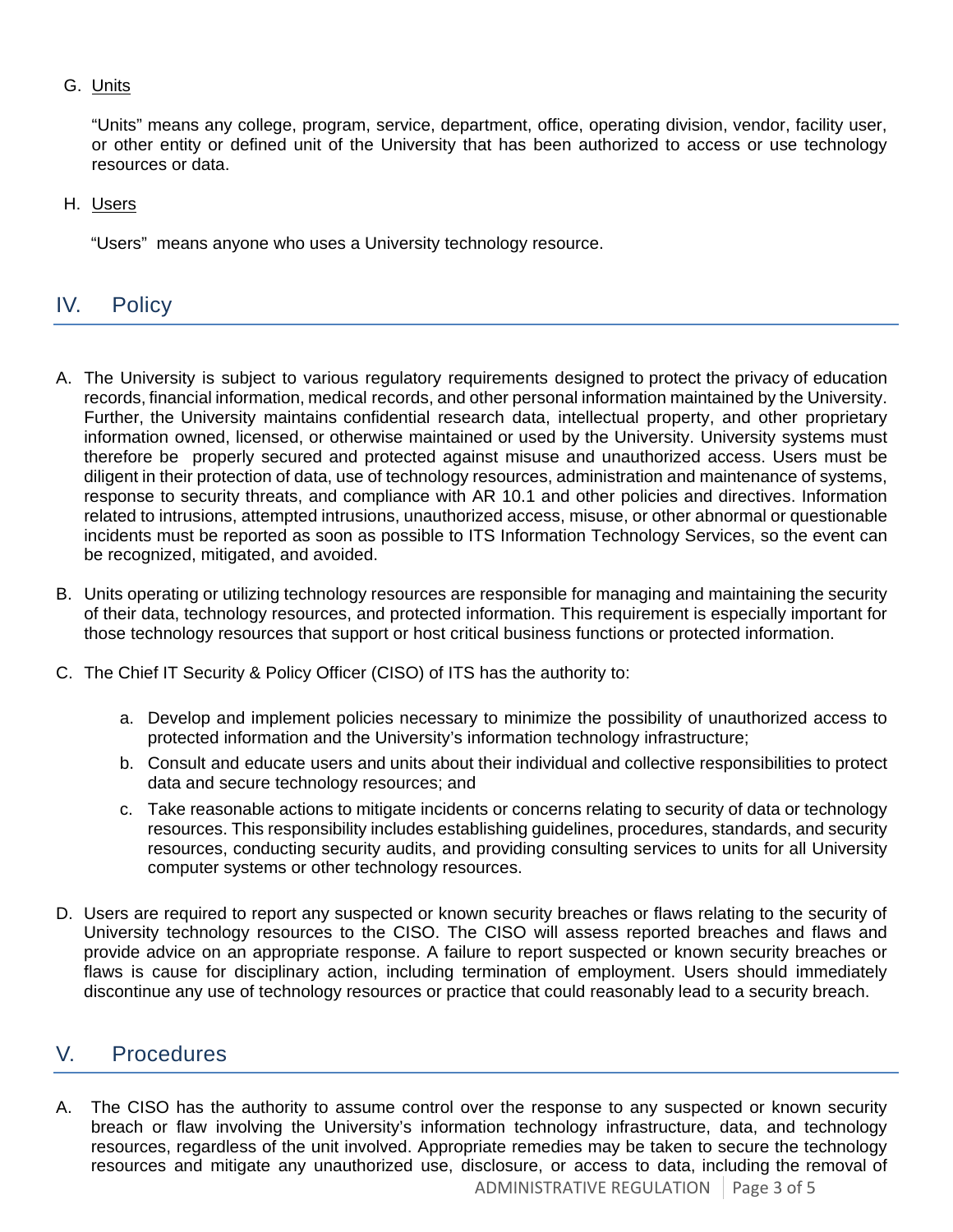devices to more secure facilities and denying access to technology resources and/or data. This authority will be exercised if the CISO determines that the unit does not have the means or ability to access or react appropriately to a specific security incident. The CISO may draw upon the experience, expertise, and resources of other University units when necessary and as appropriate.

- B. Intrusion attempts, security breaches, and other security related incidents or flaws perpetrated against or involving technology resources either attached to a University operated network or unit must be reported **immediately** to the CISO through either the IT Security & Policy Office at cybe[rsecurity@uky.edu](mailto:security@uky.edu) or ITS User Services at [218help@uky.edu](mailto:218help@uky.edu) or 859-218-4357. Immediate reporting is **critical** for systems supporting vital functions and/or hosting institutional or protected information. Users must:
	- a. Report any security breaches in order to obtain advice and assistance;
	- b. Report any systematic unsuccessful attempts (i.e., log in attempts, probes, or scans); and
	- c. When feasible, send detailed reports as soon as the situation is detected.
- C. Upon receiving a report, the CISO will respond according to ITS procedures.
- D. In order to protect University data and systems, as well as to protect threatened systems external to the University, the CISO may place limits or restrictions on technology services provided on or from any technology resources.
	- a. Limitations may be implemented through the use of policies, standards, or technical methods, and could include (but may not be limited to) usage eligibility rules, password requirements, or restricting or blocking certain protocols or use of certain applications known to cause security problems.
	- b. Restrictions may be deployed permanently based on continuing threat or risk after appropriate consultation with affected constituents, or they may be deployed temporarily, without prior coordination, in response to an immediate and serious threat.
	- c. Restrictions deployed temporarily will be removed when the risk is mitigated to an acceptable level, or where the effect on University functions caused by the restriction approaches or exceeds risk associated with the threat.
- E. In order to protect University data and systems, as well as to protect threatened systems external to the University, the CISO may unilaterally direct that a specific computing resource be isolated from University campus or external networks if:
	- a. Information reasonably points to the system as having been compromised;
	- b. There is ongoing activity associated with the system that is causing or will cause damage to other University technology resources or data, or to systems of other internal or external users, or where there is significant risk of such damage occurring; and
	- c. All reasonable attempts have been made to contact the responsible technicians or unit management, or contact has been made, but the technician or unit managers are unable to or choose not to resolve the problem in a reasonable time.
- F. Isolation will be removed when the risk is mitigated to an acceptable level, or where loss of access or function caused by the isolation approaches or exceeds risk associated with the threat, as determined between the responsible functional unit and the CISO.